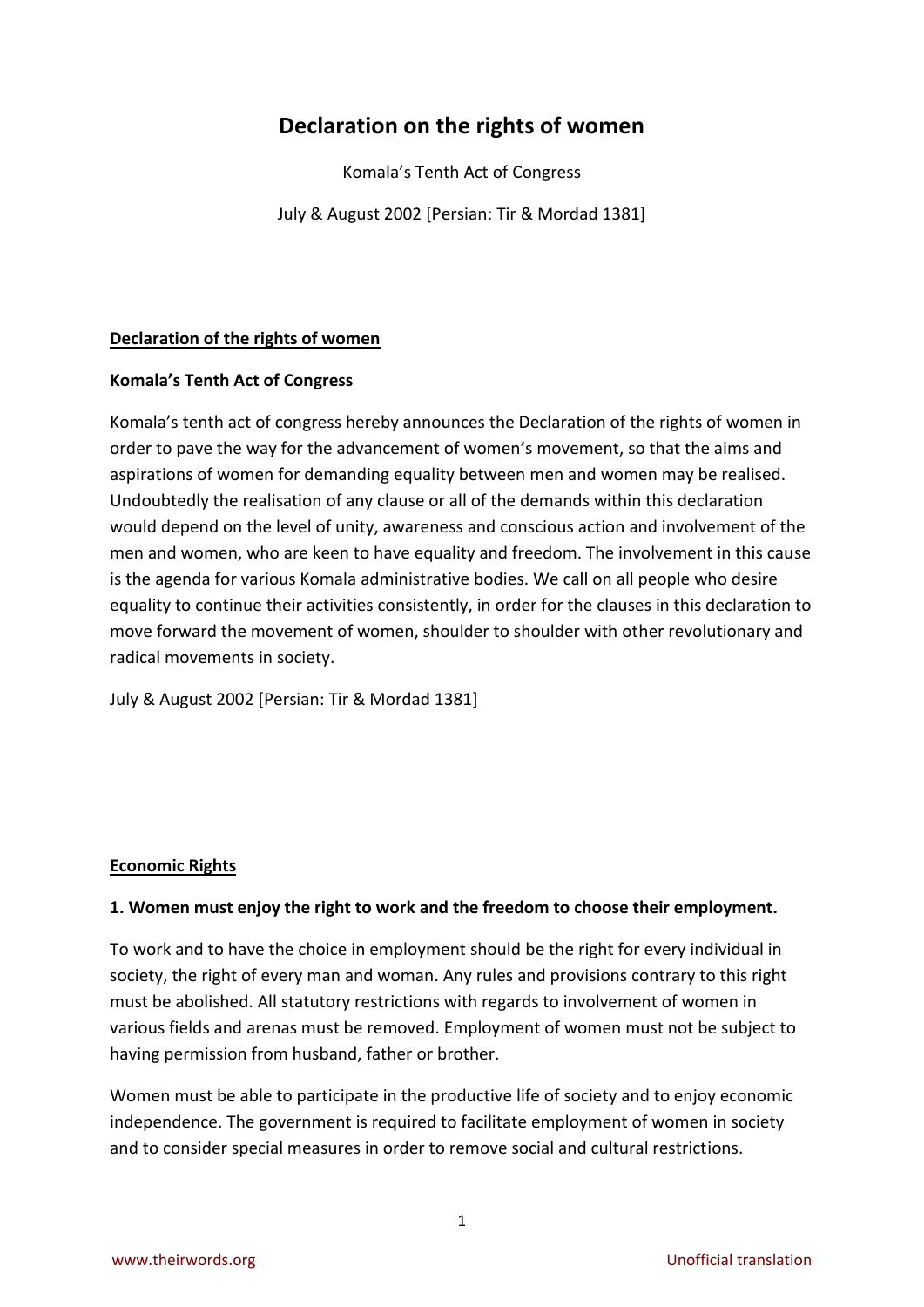## **2. Gender discrimination in employment is strictly forbidden.**

Practice of all gender discrimination and inequality in employment and capping promotion in employment posts must be banned. Job allocation and its provision according to gender must be abrogated. Men and women should enjoy equal opportunities for employment in various positions.

#### **3. When job seeking women must benefit from equal opportunities and privileges to men.**

In order to remove discrimination against men and women in the arena of occupation and work, the backward attitudes imposed on women by the social circumstances must be compensated. The level of education, skills and professional expertise of women must be promoted and advanced. The necessary social and cultural conditions must be provided so that any division of jobs into jobs for women and men are removed. To this end, firstly there must be provision of literacy, educational and specialised classes and courses for women; secondly, educational and media organisations should promote and encourage men and women to enter into the arena of jobs and professions which until now has been solely restricted to men.

#### **4. All posts should be assessed and classified on the basis of objective and uniform criteria.**

Often jobs and fields in which women form the majority of the work force, the level of pay seems to be lower than that of a similar field. Therefore, in order to remove this inequality, the basic level of pay and job benefits in all fields must be on the basis of objective and uniform criteria appropriated on hardship of work, intensity of work, experience, specialisation of staff and totally independent of gender of staff.

## **5. Equal pay in return for equal work**

Women largely are paid less than men under equal work conditions. This discrimination must be scrapped completely. In order to achieve this in reality and practice, equal pay in return for equal work must mean that basic pay and all job benefits for every man and woman employed must be calculated equally. Other payments such as housing and child benefit, etc must be awarded to man and women equally.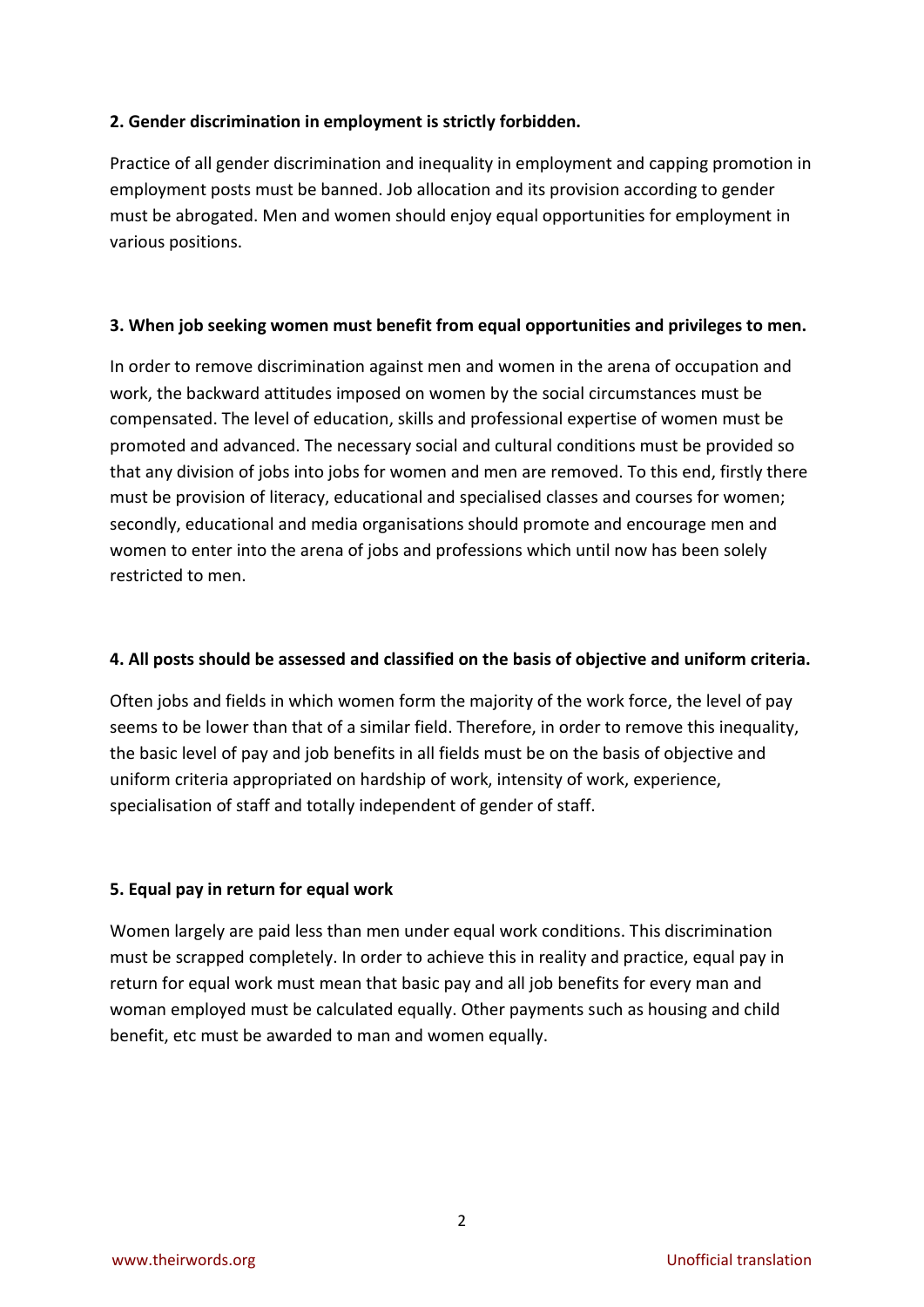#### **6. Men and women should enjoy equal social benefits**

Every individual in society must be eligible for unemployment benefits, pensions and disability allowance. Every individual over 18 years of age, who is able to work, whether man or woman, but is unable to find work, should receive unemployment benefits. Men and women over the age of 55 should receive pension payments. Those individuals under 55 who are unable to work due to disability should receive disability allowance. This should be awarded to women, independent of their jobs and spouse's level of benefits.

#### **7. There must be special provisions in place when women have to work night shifts.**

Night shift work must be banned for both men and women, unless when essential in duties responsible for social welfare or technical provisions. The government and employers are required to provide necessary facilities such as transport for women at night, under no circumstances, parents of children under 3 years of age, must be employed to work night shifts.

#### **8. Women workers are entitled to 2 days leave every month.**

Women are entitled to have 2 days off every month in order to rest during their monthly cycle without losing any pay or benefits.

## **9. Assigning harmful jobs to pregnant women or any work identified by medical authorities to be harmful to the health of the mother or the foetus is prohibited.**

The employer is duty bound to assign appropriate work to women who are primarily employed to these posts without deducting any pay from them. If this is not possible, the women employed in this field must enjoy leave from work with full pay and benefits, during their pregnancy.

## **10. Dismissal of pregnant women from work is prohibited.**

Many employers for profit making and relinquishing their duty in observing the rights of pregnant women dismiss them under unreasonable excuses and as a result dismissal of pregnant women must be prohibited.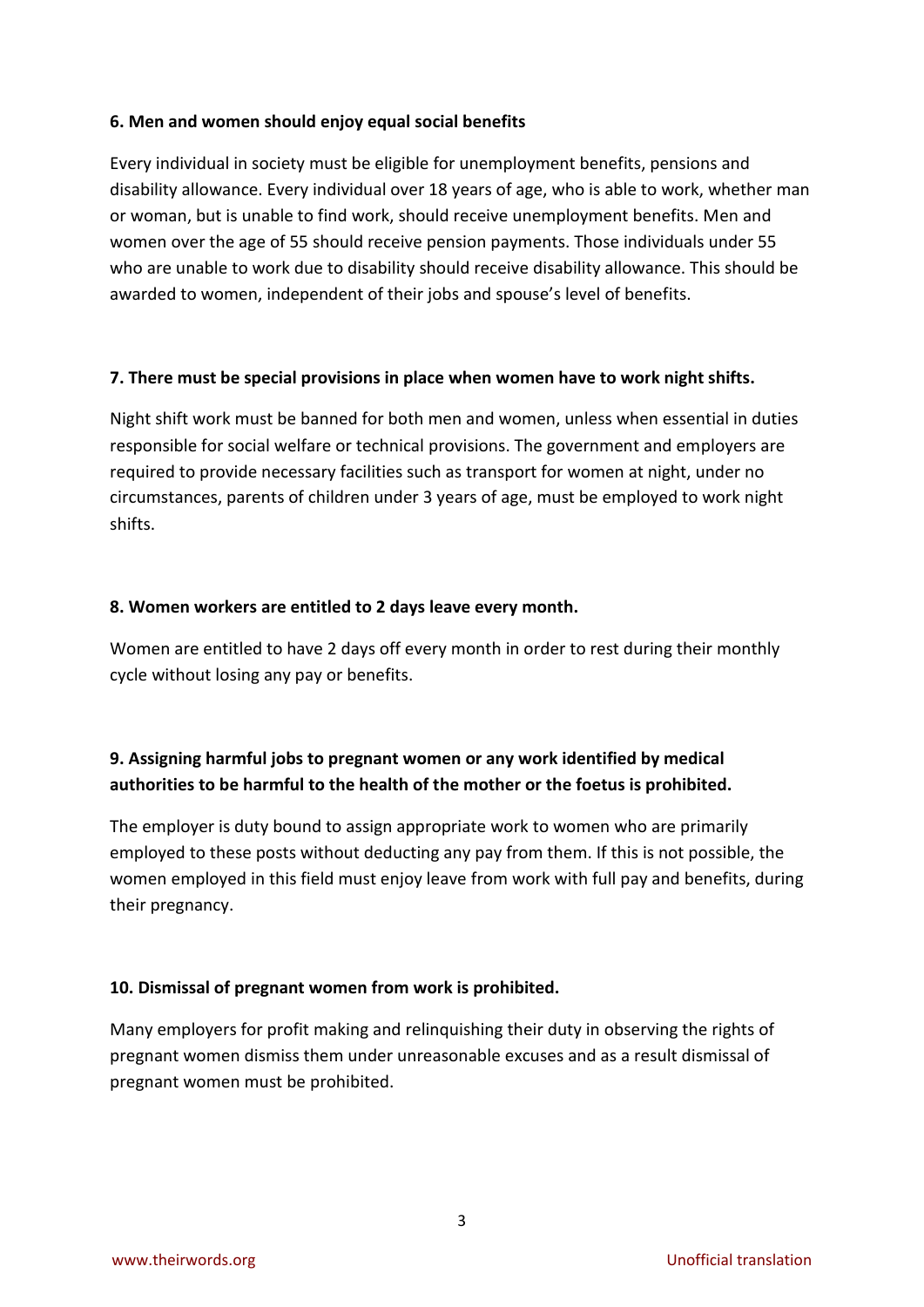#### **11. Women should be entitled to sufficient time for maternity leave.**

Women are entitled to 16-week maternity leave, 8 weeks prior to birth and 8 weeks after birth. The period of maternity leave may be extended at the discretion of the doctor. During maternity leave full pay and benefits must be paid to women. Maternity leave counts as work experience period. Upon her return to work, the employer does not have the right to reduce her position.

#### **12. Parents must have sufficient leave in order to look after their infant.**

In addition to mother's maternity leave, until such time that the infant can go to nursery, mother or father of a new born should be entitled to 24 weeks leave, without deduction of pay, in order to look after their new born. Parents of the new born can agree to divide this time between the two of them, or that one of them should be entitled to the whole leave. Until such time when the child can go to nursery, the duty of caring for the child is with either parent and the pay should be provided from the budget of the employer or from the welfare benefits. In addition in order to facilitate the father to perform his duties at the time of birth, he is entitled to 2 weeks paternal leave with pay.

Parents' leave should count as their work experience and their position must not be reduced upon their return to work.

## **13. Mother employers who breast feed their infants.**

They should be entitled to 2 half hour slots during the day. The working day of mothers who breast feed their infants should not exceed 6 hours.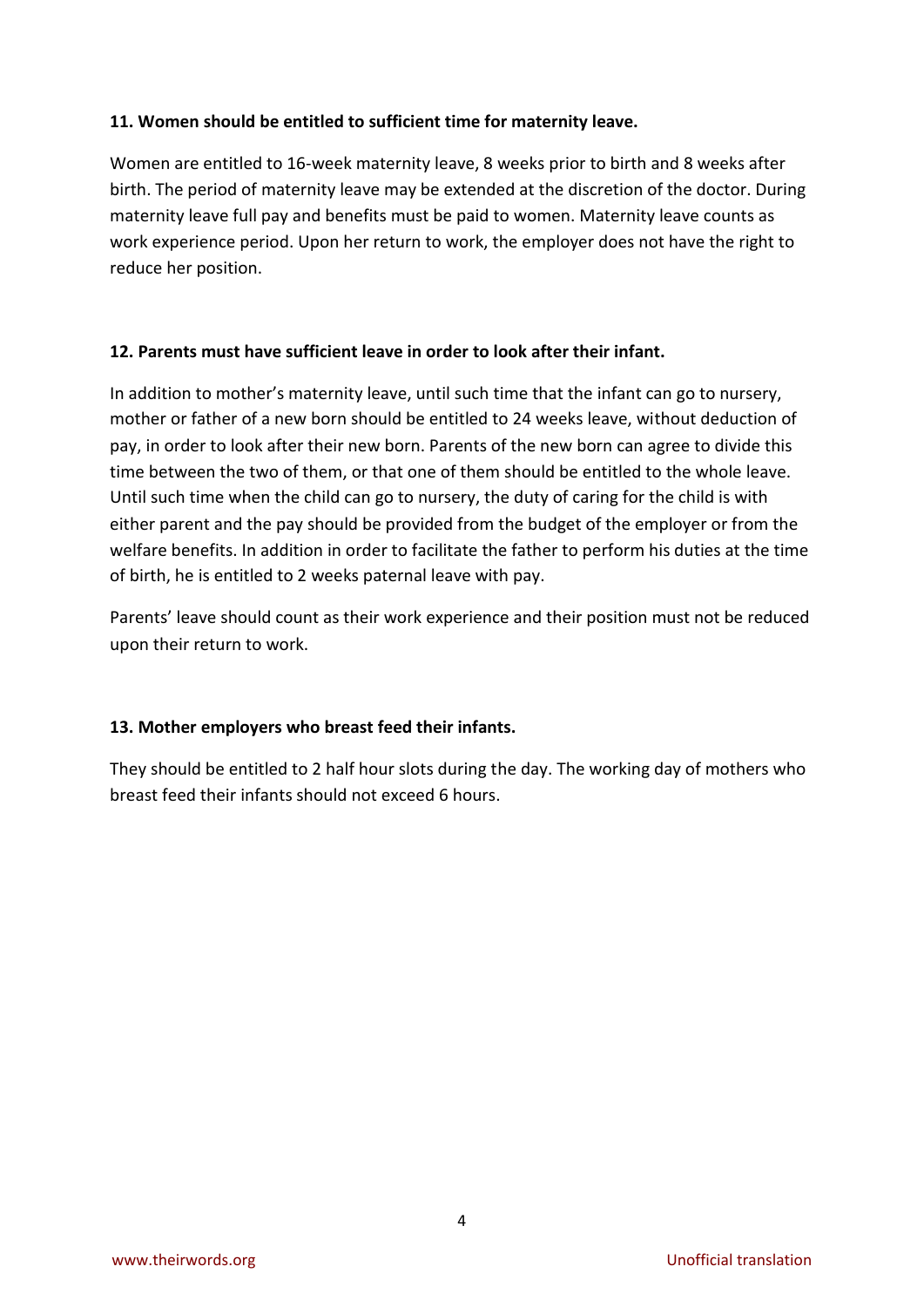#### **Rights of women in the family**

#### **14. Women are free to marry and to choose a spouse**

Marriage should be a voluntary union based on mutual wishes and interest of both parties. It is prohibited for the family to put pressure on their daughters to stop them from marriage or to force them to go through an unwanted marriage and it is considered to be a crime. Perpetrators may be prosecuted and penalised by law.

## **15. Making deals in marriage is prohibited**.

All regulation, tradition and habits which change a marriage into a deal, such as milk money, dowry and any such traditions are prohibited.

## **16. In order for a marriage to be recognised, it is sufficient to have a civil marriage. Marriage ceremonies and traditions followed are left at the discretion of individuals.**

In order for a marriage to be legally recognised, it is sufficient for it to be registered in the marriage register without the need to record one's faith and religion. Marriage conducted under Sharia law is not legally recognised and in order for marriage to be recorded in the register, there is no need for a religious marriage. Religious principles promote and encourage the patriarchal attitudes and discriminate against women in the family. By not recognising religious marriage, it helps to cut the hand of religion from the affairs of the family and in this way to establish equality among men and women.

## **17. Men and women under the age of 18 are prohibited to marry. Those individuals and religious personalities, who conduct the marriage ceremony for those less than 18 years of age, are considered to be offenders.**

Prior to marriage, men and women should have the opportunity for growth and physical and emotional development. The reason for designating 18 as the minimum age is so that individuals and in particular women who do not have responsibility of bring up a family can have maximum opportunity to grow.

## **18. An adult (over 18 years old) is forbidden to have sex with girls under the age of 16.**

Sex between people who are over 18 years of age and those under age of 16 is considered to be sexual abuse of children and youth and is considered to be an offence. In these cases, even if the girl agrees to have sex, it still will not be legally validated.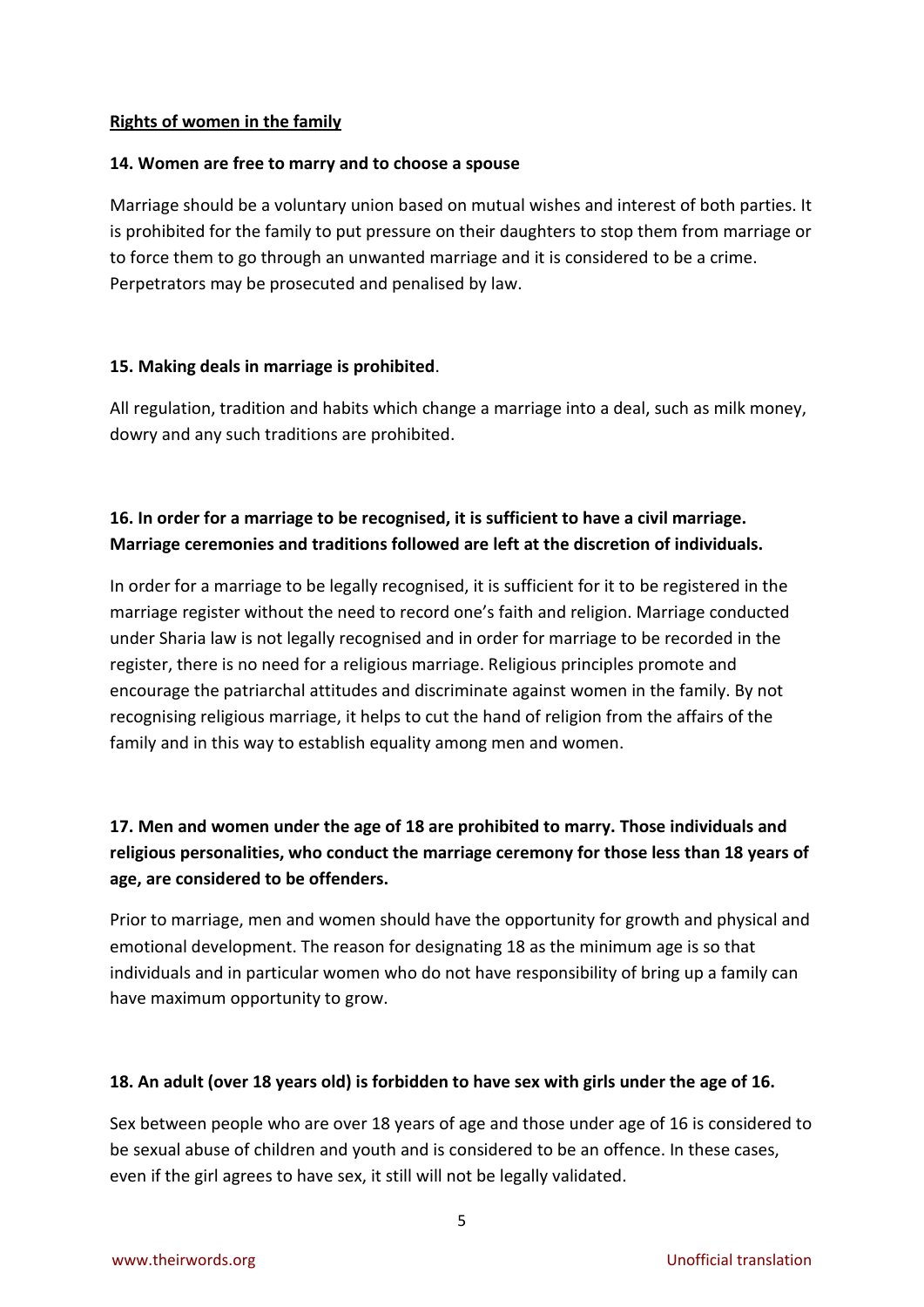## **19. Polygamy is forbidden.**

Polygamy is the remnant of old-fashioned traditions of tribal and feudalist governance which has been strengthened through patriarchal religion and culture and as such must be prohibited immediately.

#### **20. Temporary marriage is forbidden.**

Temporary marriage is a justification for religious prostitution and is an obscene act. Women are driven to temporary marriage for economic needs and religious authorities and organisers are the agents responsible for the spread of this obscene act. Temporary marriage must be strictly forbidden and those initiating it must be prosecuted and brought to justice.

## **21. All regulation which allows men to have a better position and the head of a family must be annulled.**

Husband and wife must enjoy equal rights and responsibilities towards each other, toward their children and in all aspects of family life.

- The home must be chosen with the agreement of both parties. The law which only recognises the rights of men to assign a place of residence must be abolished.
- The right of women to work or to travel must not be subject to the consent of their husbands.
- The surname of husband does not necessarily have to be the surname of the family. After marriage, husband and wife have equal rights whether they wish to keep their surnames or to change it and to choose their children's surname.

## **22. All acts of violence and domestic abuse, including physical abuse is forbidden.**

Domestic abuse against women is a social offence and irrespective of whether the woman complains or not, should be prosecuted.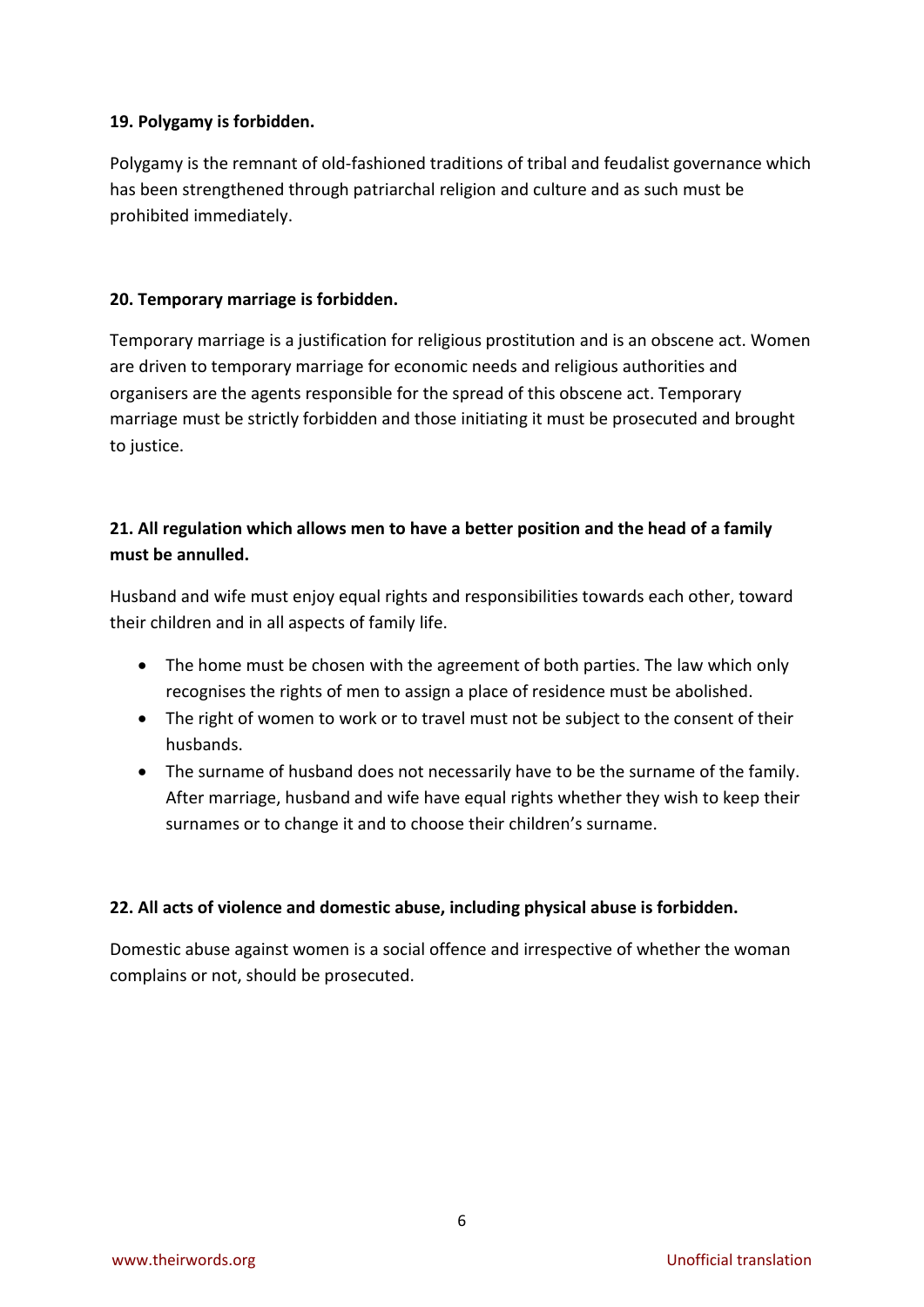## **23. All Sharia law and common law which under the pretence of preserving honour and dignity, is applied to reduce the sentencing of those who commit violence against women, should be abolished.**

Cultural backwardness and religious prejudice under the heading of preserving honour, will pose a risk to the mental and physical security of women. Religious governments and many of the Sharia law and common law somehow supports these backward attitudes and prejudices.

These rules must be abolished immediately so that the human rights of women are preserved and to assign severe penalties to the crimes committed by fathers, brothers, husbands or any other person against women, claiming to be preserving their honour.

## **24. All discriminations and inequality among men and women in relation to inheritance law must be abolished.**

Religious and Sharia law in relation to inheritance upholds discrimination against women. These laws are strictly invalid.

## **25. The legal privileges of men and paternal ancestry in relation to guardianship and custody must be abolished.**

Father and mother are entitled to equal rights and responsibilities with regards to guardianship and custody. If the father is deceased, guardianship and custody would be the right of the mother and if both parents are deceased, the court will make a decision taking into account the interest of the children.

## **26. Inequalities which exist between husband and wife in relation to divorce must be abolished.**

Men and women must be entitled to equal rights with regards to divorce. If either are interested in divorce, the law should acknowledge their separation, whether divorce lodged by the husband or wife.

 The privileges and rights assumed for men with regards to guardianship and custody of children after divorce must be abolished. Husband and wife should enjoy equal rights and duties with regards to their children. Following separation, a competent court should on this basis of ensuring the best opportunities for the development and education of children; make decisions with regards to their care. If the mother is willing and eligible, she should have priority in caring for her children. The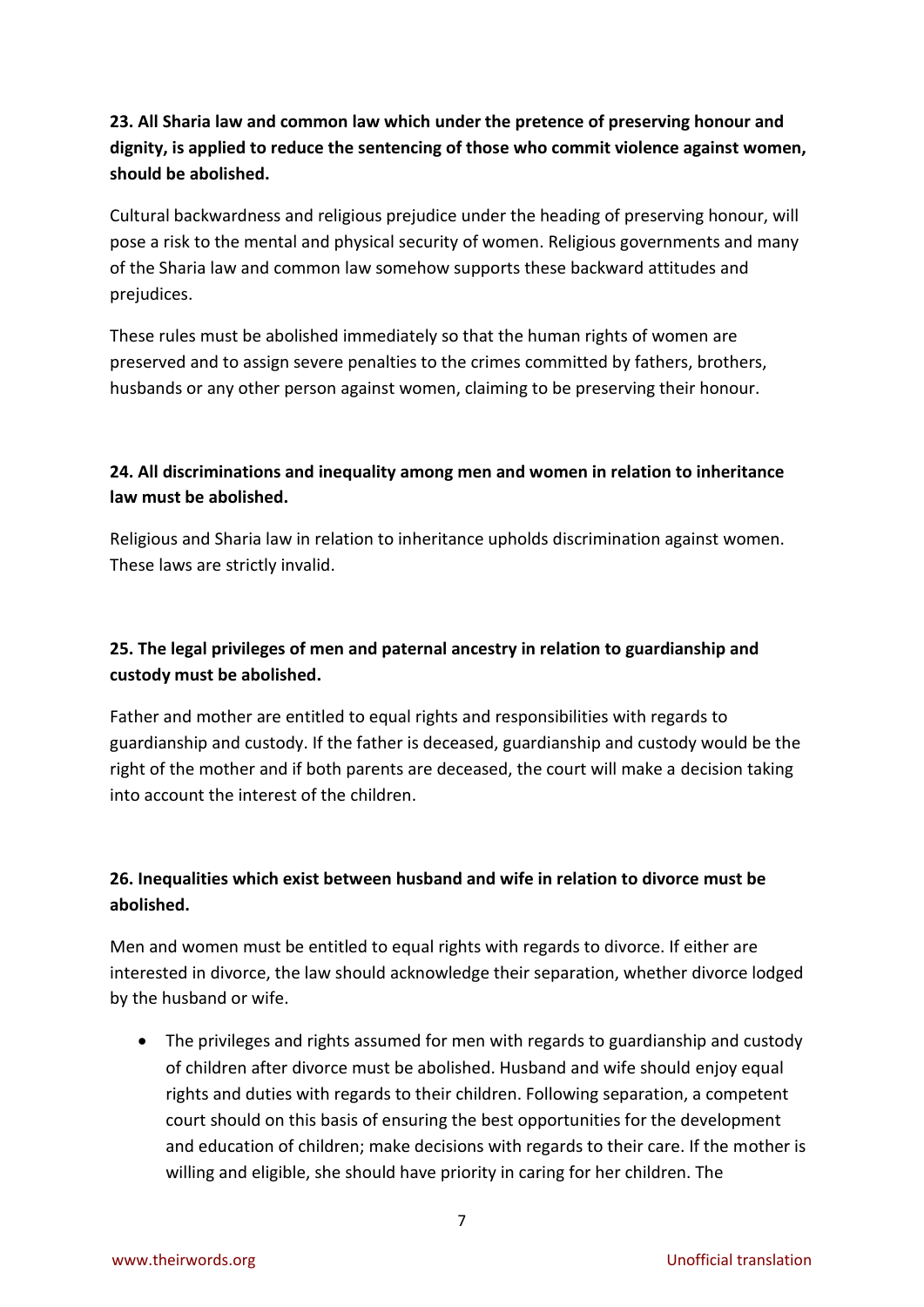government must financially assist the father or the mother who accept the responsibility of caring for the children.

 All prejudice in relation to division of assets during a divorce, which is to the detriment of women, must be abolished.

## **27. The rights of motherhood must be officially recognised, irrespective of marriage.**

Women who have children outside of marriage, should be entitled to the rights of individuals and social rights of mothers, subsequently their children should also benefit from all social rights.

## **28. Private affairs of husband and wife is respected and must be protected from all harassment and abuse.**

Any interference from government, individuals or other authorities in the private affairs of husband and wife is forbidden.

## **Social and political rights**

## **29. To elect and to be elected must be an equal right of men and women.**

Men and women must be entitled to equal rights in election and appointments to legislative, judicial or executive bodies, whether at a local or national level. All regulations which restricts this right should be immediately abolished.

## **30. All rules and regulations which bind the freedom of women in manner of clothing and dress must be abolished**

Choosing one's clothing is a private matter for individuals and no authority or organisation, whether state or private, should have the right to interfere. Women have absolute freedom to wear what they choose. Choosing the type of dress for women and forcing them to have compulsory head-cover [veil], is strictly forbidden.

## **31. Segregating men and women in public gatherings, venues and on public transport is strictly forbidden.**

8

All restrictions inflicted on individuals must be abolished immediately.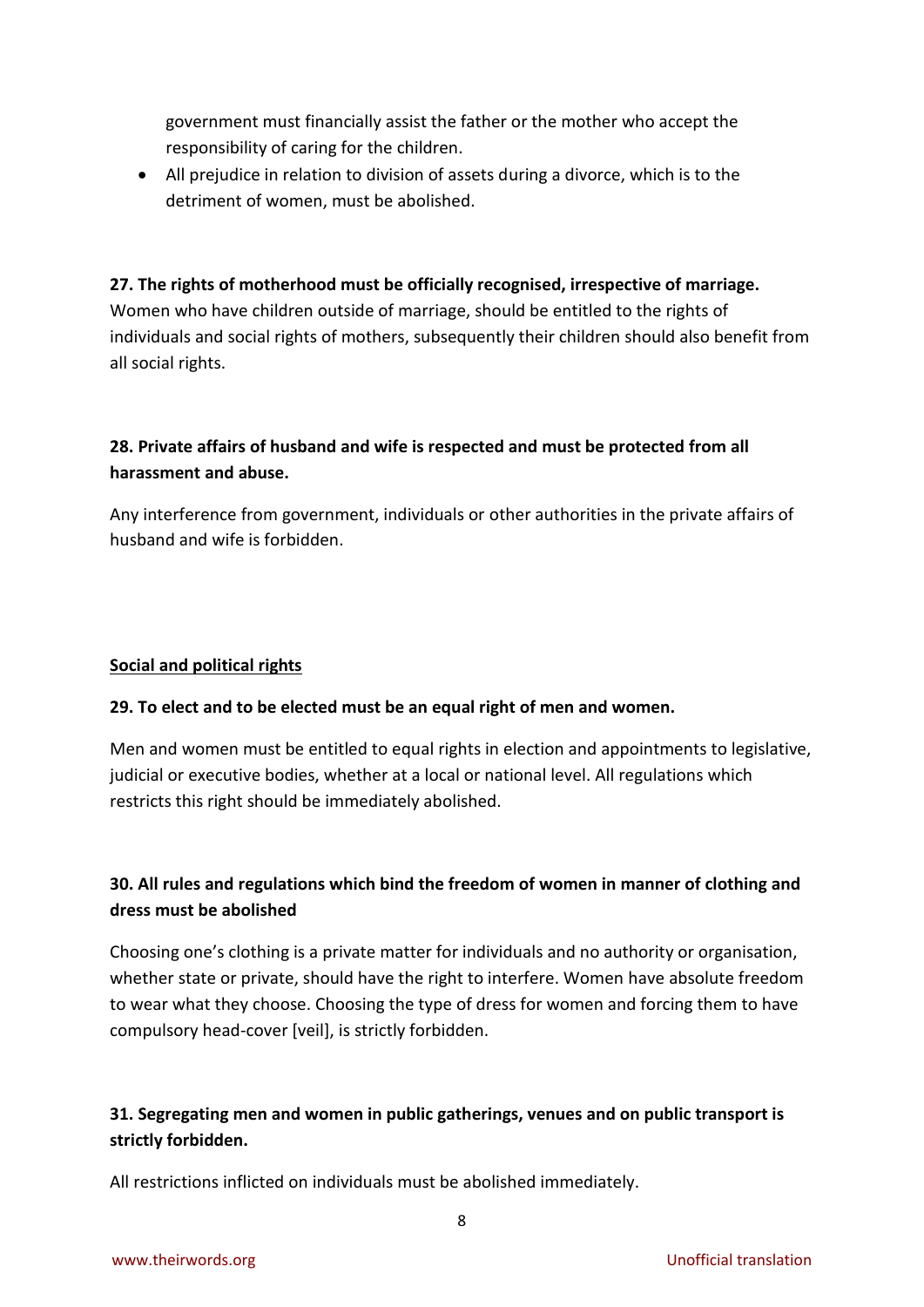## **32. Gender discrimination with regards to education must be abolished.**

Courses of study and training in schools and higher education establishments must be equal for boys and girls. Statutory division of fields of study into men and women must be abolished. Classes in all levels of education must be mixed. Women are free to participate in all sports and to be able to take part in all sport opportunities.

## **33. Special provision and facilities must be made available so that women can gain literacy skills and to be educated.**

Majority of women have been deprived from gaining literacy and further studies due to their circumstances and their social status. In order to rectify this lagging behind, in addition to establishing free and compulsory education for all under 18, there must be special provision of adult literacy programmes at various levels and to facilitate widespread participation by women in these programmes through free state provisions.

## **34. Nursery and pre-school facilities must be established on a wide scale in cities and villages.**

In order to facilitate active participation of women in social life, increasingly, the care and support of children must be assigned to society. Therefore, the workplace, localities in towns and villages must establish nurseries and pre-school facilities on a large scale. Parents should have easy and free access to nursery and pre-school facilities. The state and employers are obliged to provide and to financially maintain these establishments.

## **35. Women should be freed from the pressures of house work and their participation in social circles must be facilitated.**

Doing house work and taking care of the family takes up the majority of time and physical and mental energy of women and significantly prevents developments of their skills and seriously restricts their presence in society. Women's individual and social freedom and rights can only be realised when they are relieved from house work.

House work is a joint effort for men and women. In order for men and women to be able to participate in social life and to have individual pass time, in addition to managing their house work, it is essential that society should do some of the house work.

Today, the majority of house work must be organised and undertaken by society. This can be facilitated through more appropriate production and supply and other products and facilities to manage the affairs in the house and also better organisation of social services.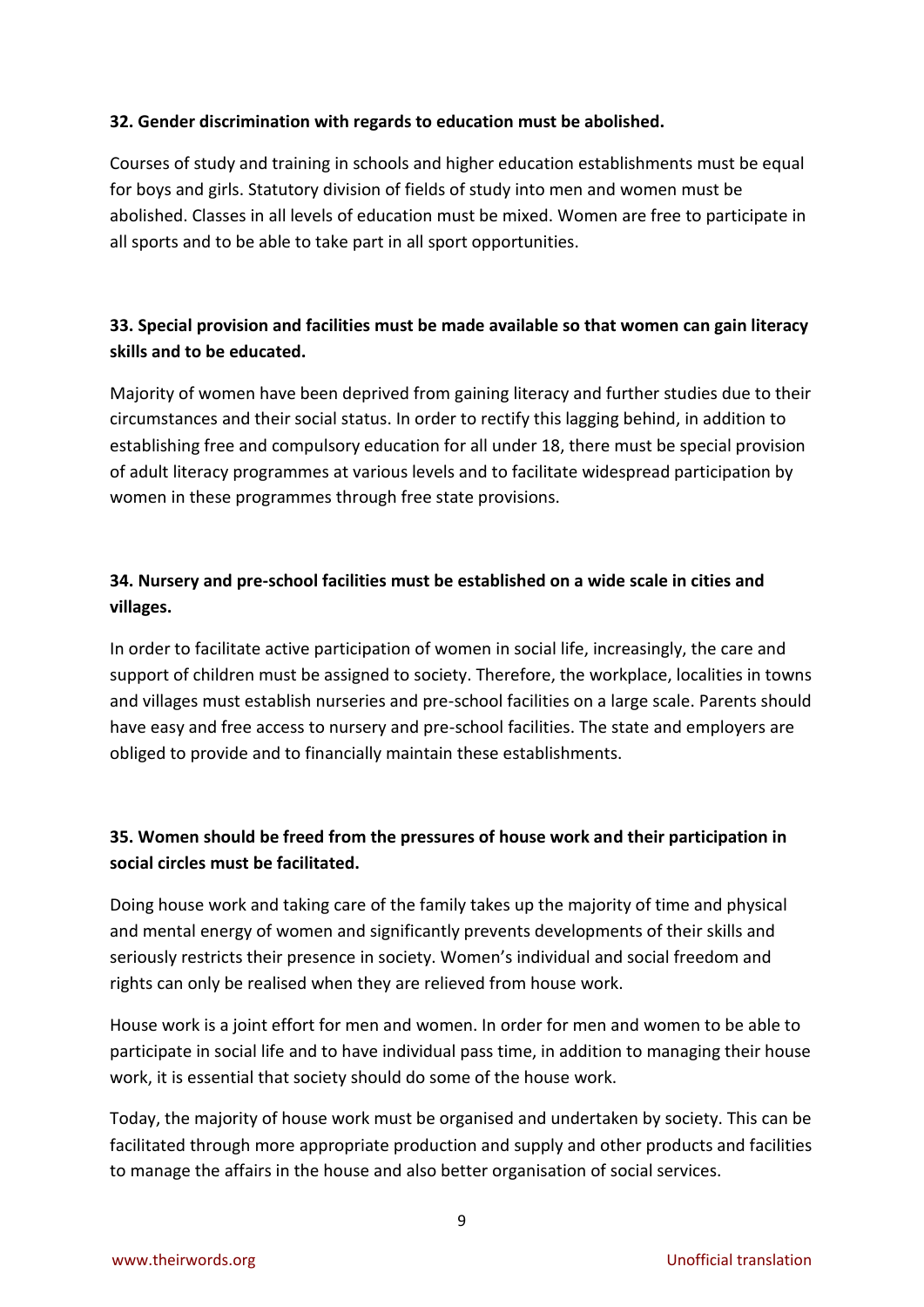Therefore, the following actions must be undertaken by the state as a matter of urgency:

- The state is responsible to establish public dining and laundry facilities everywhere; these facilities should be easily accessible and usable by all.
- The state must put in place provisions for services, products which simplify house work; without considering their profits.
- The state is required to provide products which facilitate the care of children at home, bearing in mind all health and safety standards and regardless of profit margin considerations. The state must also establish special health and medical centres for children at local level; these centres can advise on nutrition, health of children and caring for them during illness; it even provides services and advice to parents at home.
- The state is required to create playing fields for children in all localities in towns and villages bearing in mind standards of health and safety.
- The state is required to modify and expand the public transport network, building construction and town planning in a way that caring for infants and children can be facilitated everywhere in a safe manner. This facility can ensure that parents while taking care of their children are not forced to stay at home.
- The state is required to establish local shopping centres in villages and towns, so that buying basic supplies and home appliances can be bought easily in a reasonable time by men or women.

## **36. Men have to undergo special training in order to challenge patriarchal culture.**

In order to challenge attitudes and traditions which promote inferiority and humiliation of women, it is necessary for men to have special education in this respect. Therefore, patriarchal attitudes and traditions must be continuously challenged in education materials and media and to promote and spread the thought and tradition of equality of men and women. It is also necessary that men are encouraged to complete training courses specific to women such as dressmaking / tailoring, cooking and child care which have traditionally been specific to women. This would help men to share in the house work.

## **37. Special measures should be put in place to improve the situation of women in villages.**

In villages, due to lack of basic facilities and lack of production, women are forced to take on hard and physically intensive work. In addition to doing all the house work, the village women have the duty of providing and preparing basic supplies under difficult circumstances with the most primitive tools, not to forget their role in production. All of this creates a difficult life for the women in villages.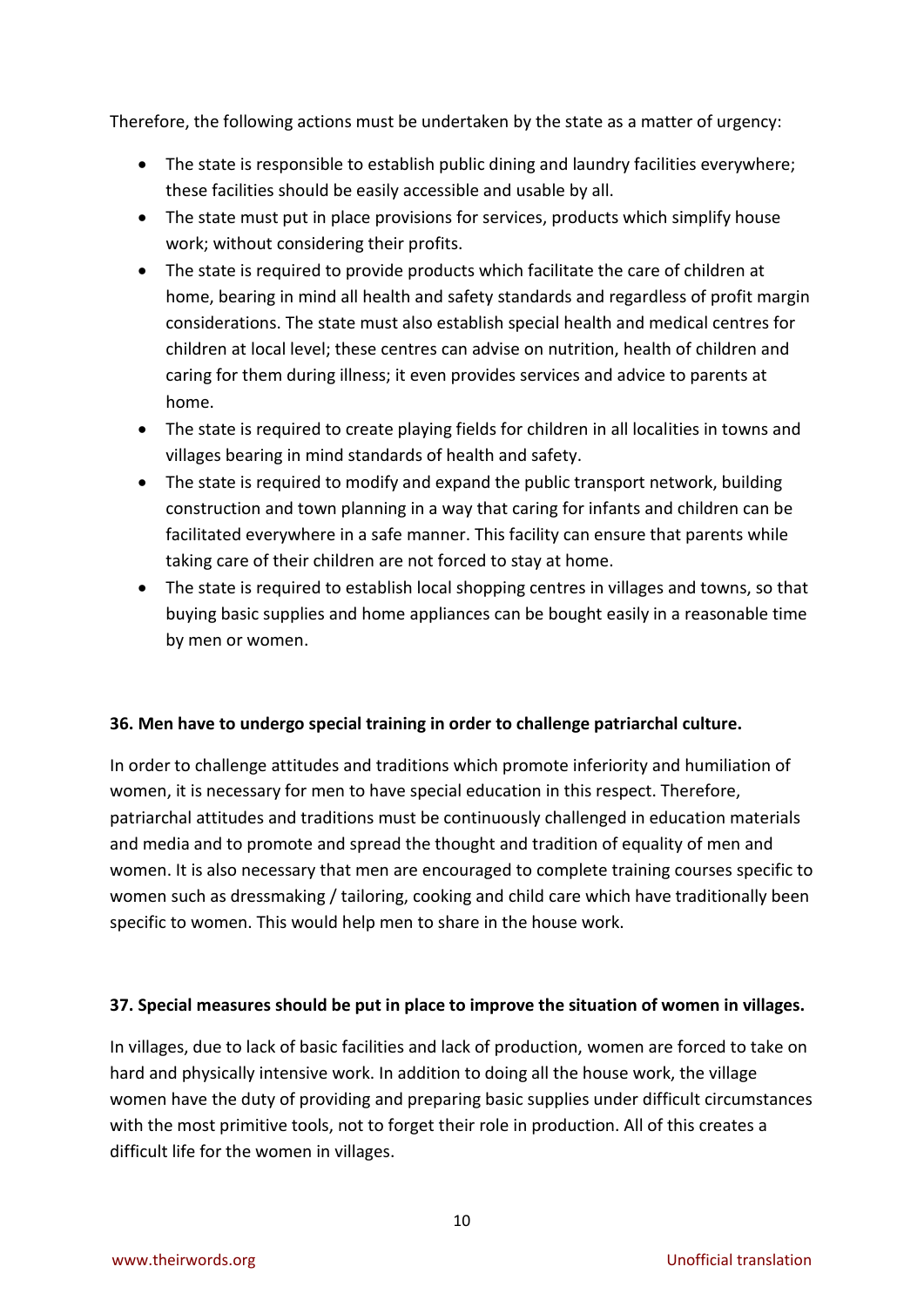Therefore, in order to improve the situation of women in villages, the state must put in place specific measures to widen the electricity, water network in villages, creating public bakeries and provision of suitable fuel which can be easily accessed by all, to be established in all villages.

#### **38. Women must be entitled to special health services.**

All should be entitled to free health and medical treatment care. In addition, women should be entitled to specific health services and as such immediate action is required with regards to:

- Examinations specific to women should be done at least once every year, in order to prevent illness or to promptly treat various conditions.
- Maternity wards with advanced facilities should be set up nationally, so that pregnant women can give birth under the supervision of medical practitioners and midwives, in a safe and healthy environment.
- Pregnant women should be under regular monthly examination until their delivery. These examinations should continue after giving birth, until such time that it is deemed necessary by the medical professionals.
- Family planning centres should be established in every town and village. These centres should be managed by experienced professionals and to have adequate equipment. These centres should provide guidance and education and to provide clients with free contraceptives. Production and import of contraceptives should be under full supervision of medical experts.

## **39. Prohibition of abortion must be abolished.**

The capitalist society provides two options to women with unwanted pregnancies. To get rid of the foetus or to keep the foetus and put up with difficult emotional, economic and social conditions. Poverty and inability in providing for children economically, the real and practical barriers which having a child and caring and nurturing him will create for women; stopping them from participating in social, economic and political life and ultimately leads to dilemmas and social and economic and moral stresses for single women and their children. All of this can lead to women wishing to terminate their pregnancy. If this action is not legally permitted, they will arrange for abortion through unprofessional individuals, under insanitary conditions and by paying huge expenses. Therefore, bearing in mind this fact, abortion must become legalised for all women, if it does not pose a health risk for the woman and the foetus is not older than 16 weeks. Abortion must not be carried out with the permission of anyone or any authority except that of the woman.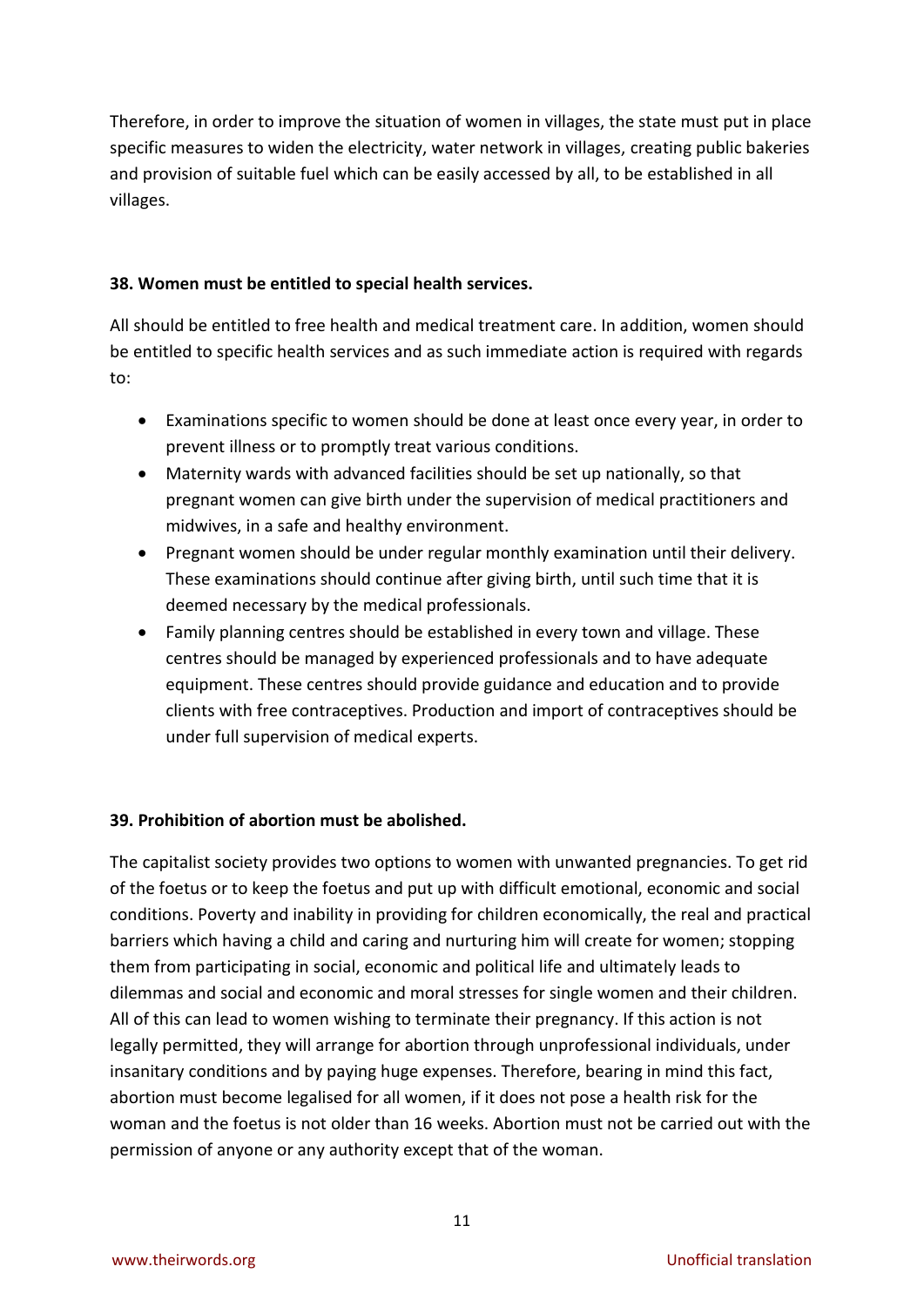Abortion must be carried out free of charge, in hospitals and public health clinics under the supervision of a specialist practitioner. Individuals, who perform abortions without having the necessary expertise, are treated as offenders and will be prosecuted.

## **40. Traditions and customs which expose women to insult, physical and emotional abuse must be prohibited.**

In some economically and culturally backward parts, reactionary traditions, such as female circumcision and mutual trading of girls is common. These traditions must be banned immediately. The state must undertake necessary cultural and legal action in order to abrogate such traditions and the perpetrators must be prosecuted and severely punished.

## **41. Women must have legal and social security against rape crimes.**

Committing rape is among the most barbaric and violent offences against the physical and emotional privacy of an individual. In society today, as a result of moral prejudice of male and patriarchal domination and religious beliefs, rape is a violation of honour and dignity of the family and as a result, it means that in many cases this crime is covered up.

Insult and abuse against women or physical abuse by men in the family or official authorities, family vendettas and in some cases, forcing the victim of rape to marry the offender, are some of the outcomes which can often follow rape.

These matters would result in women who have been raped to avoid complaining to the police and judicial authorities and they even keep quiet among their close relations. Therefore:

Rape must be sentenced in the same category as criminal offences. Seeking family revenge with the authority of moral and religious prejudice is prohibited and is an offence. Rape victims must have easy access to judicial authorities. Dealing with issues of rape must not include insulting and humiliating treatment and must be processed at the earliest opportunity. Rape victims must be entitled to receiving medical and psychiatric assistance.

## **42. Social aspects of prostitution must be challenged. In order for victims of prostitution to return to a healthy life, they must be provided with economic and educational facilities.**

Prostitution is one of the forms of oppression imposed on women in a capitalist society. It is essential to fight against prostitution, in order to regain human respect and dignity of women in society. In present societies, poverty and lack of social security and legal and practical restrictions inflicted on women to work and to have financial independence,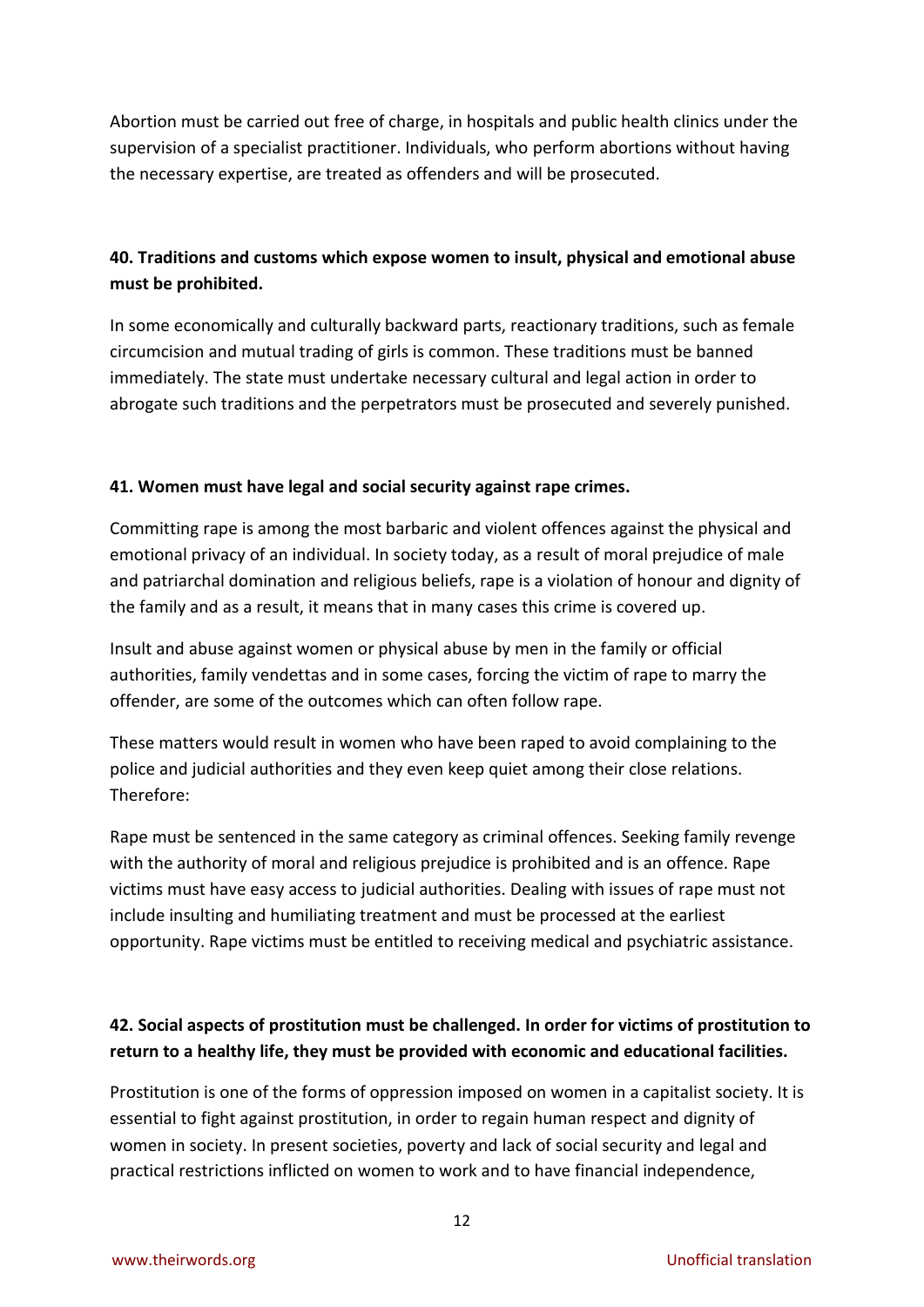alongside patriarchal attitudes and culture, are among the factors which preserve and promote prostitution. As shown by the example of Islamic Republic of Iran, religious prejudice and doctrine, in addition to strengthening patriarchal culture and confirming inferiority of women, is in itself the cause of prostitution in society.

Eradication of prostitution is through fighting against all the above factors, furthermore, in order to fight against prostitution, immediate action is required with regards to the following:

- The state is responsible to financially support victims of prostitution and to provide them with educational opportunities and finding appropriate employment.
- Prostitution agents must be prosecuted and sentenced to severe penalties.

## **43. Discrimination against women in political, trade and cultural organisations is prohibited.**

Men and women should enjoy equal rights in membership and activities of such organisations.

## **44. Organising gatherings on demands and issues of women are free.**

Holding gatherings to promote the rights of women and defending their rights and to address their needs; is free. The state is required to facilitate opportunities so that such gatherings can exist.

## **45. Holding gatherings specific to women is free.**

Women have the right to hold independent gatherings in various arenas, discussing numerous issues.

## **46. Demands of women must be carried out democratically.**

One of the necessary conditions for fulfilling the demands of women must be free from all distortion, and bureaucratic involvement and must be carried out through democratic participation of people and in particular by the wider participation of women, therefore:

 The state must recognise gatherings and public non-governmental organisations (including special women gatherings, or public organisations such as labour councils